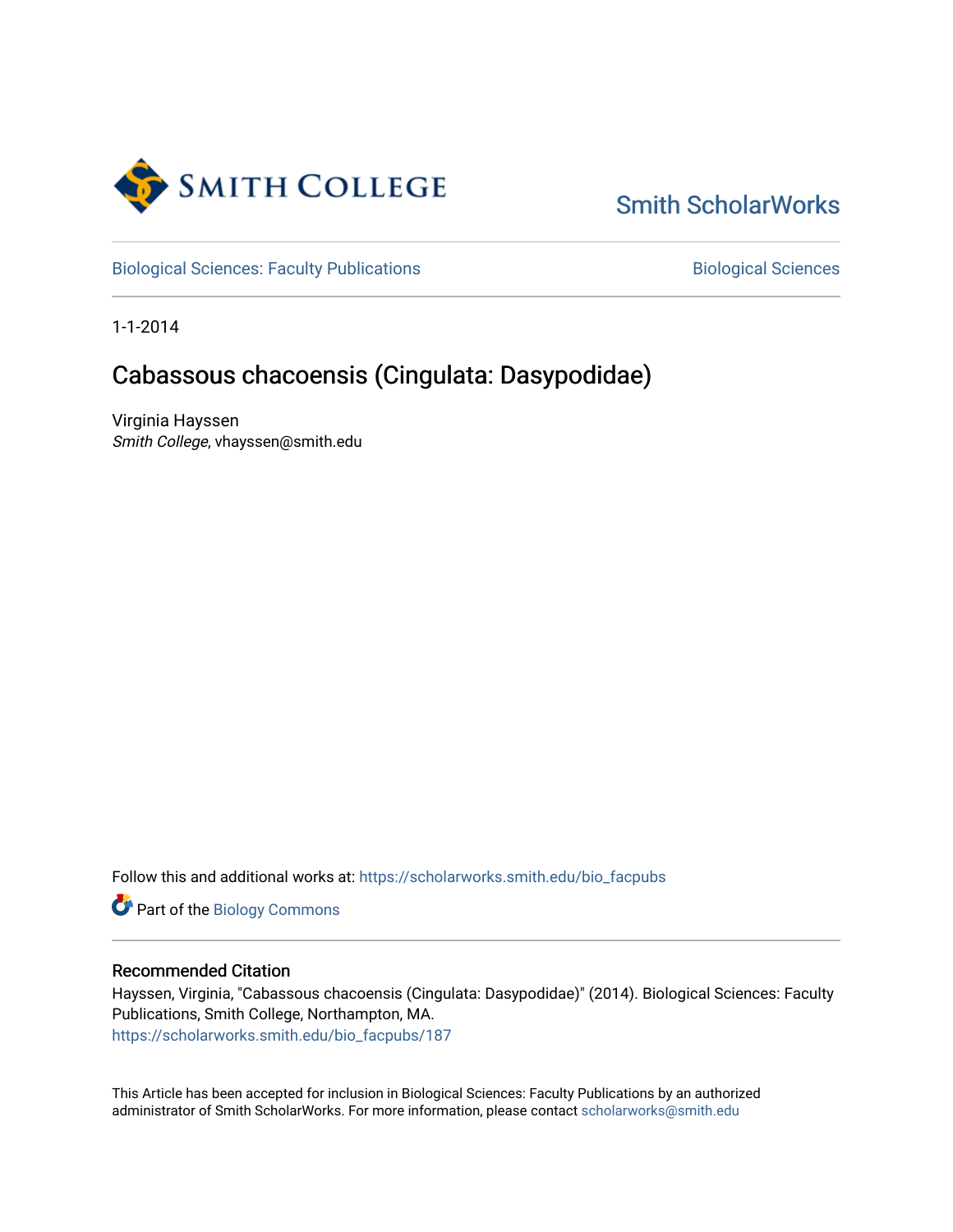# YIAMMALIAN SPECIES 46(908):24-27

## *Cabassous chacoensis* **(Cingulata: Dasypodidae)**

#### VIRGINIA HAYSSEN

*Department ofBiology, Smith College,* 236 *Sabin-Reed, Northampton , MA 01063, USA; vhayssen@ email.sm ith.edu*

*Abstract: Cabassous chacoensis* (Chacoan naked-tailed armadillo) is a little-studied, primarily fossorial armadillo endemic to xeric parts of the Gran Chaco in western Paraguay and northern Argentina . C. *chacoensis* is listed as "Near Threatened" by the International Union for Conservation of Nature and Natural Resources.

*Key words:* anteater, armadillo, Edentata, edentate, South America, Xenarthra

© 11 September 2014 American Society of Mammalogists Synonymy completed 4 June 2013 DOl: 10.1644/908 www .mamm alogy .org

## DIAGNOSIS

#### *Xenurus gymnurus:* Lahille, 1899:204 . Not *Tatus gymnurus* Olfers, 1818.

*Cabassous chacoensis* Wetzel, 1980 Chacoan Naked-tailed Armadillo

- *Cabassous loricatus:* Yepes, 1935:441. Part, not *Cabassous loricatus* (J. A. Wagner, 1855).
- *Cabassous loricatus:* Cabrera, 1957 [1958]:219. Part, not *Cabassous loricatus* (J. A. Wagner, 1855).
- *Cabassous loricatus:* Moeller, 1968:420. Part, not *Cabassous loricatus* (J. A. Wagner, 1855).
- *Cabassous chacoensis* Wetzel, 1980:335. Type locality "Paraguay, Depto. Presidente Hayes, 5-7 km W Estancia Juan de Zalazar."

CONTEXT AND CONTENT. Order Cingulata, family Dasypodidae, subfamily Tolypeutinae, tribe Priodontini. Synonymy modified from Gardner (2005) and Wetzel et al. (2007). C. *chacoensis* is monotypic (Wetzel et al. 2007).

NOMENCLATURAL NOTES. The generic name, *Cabassous,* is a latinized form (latinized by McMurtrie [1831]) of a French term used by Cuvier and Buffon, originally from a native name, capacou (Galibi, the native language of people from French Guiana), and referring to an armadillo (Palmer 1899; Gotch 1979) or possibly a corruption of the Guarani word caaigouazou (Braun and Mares 1995). The species name, *chacoensis,* refers to the Gran Chaco, the region in South America where the animal is endemic. Other common names are cabasú chaqueño, cabasú chico, Chaco-Nacktschwanz-Gürteltier, tatu-ai, and tatu-ai menor (Superina and Aguiar 2006; Abba and Superina 2010); and cabasu and tatú de rabo molle (Yepes 1935).

*Cabassous chacoensis* (Fig. I) is smaller than C. *centralis* (northern naked-tail armadillo), C. *tatouay* (greater nakedtail armadillo), and C. *unicinctus* (southern naked-tail armadillo [mean length of head and body, 303 mm versus 324-458 mm for other *Cabassous-Wetzel* 1980]). C. *chacoensis* has smaller pinnae (mean length of ear 14.5 mm versus 27.0-41.7 mm for other *Cabassous)* with a fleshy expansion on the anterior margin of the pinna that the other species lack (Wetzel 1980). Cranium (Fig. 2) is distinct from other *Cabassous* in that the toothrow and ramus are curved on both dorsoventral and mediolateral axes (Wetzel 1980). In addition, all but the most anterior and posterior teeth are constricted anteroposteriorly rather than transversely as in other species of the genus (Wetzel 1980).



Fig. 1.-An adult male *Cabassous chacoensis* from the central region of the Chaco, near Filadelfia, Paraguay. Used with permission of the photographer, Jakob Unger.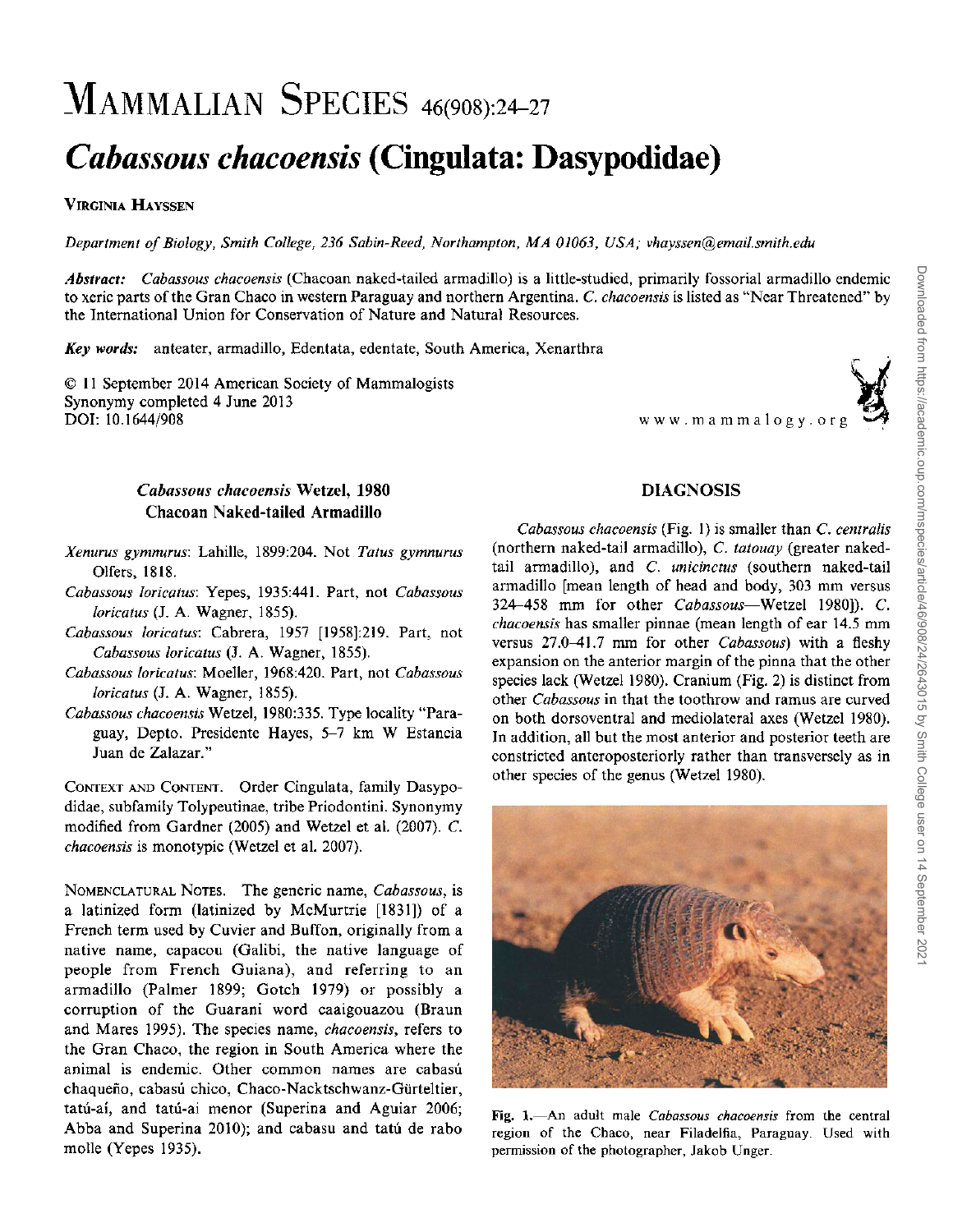

Fig. 2.-Dorsal, ventral, and lateral views of skull and lateral view of mandible of an adult male *Cabassous chacoensis*(United States National Museum [USNM] 531004) from Filadelfia, Boquerón, Paraguay. Greatest length of skull is 67.6 mm.

#### GENERAL CHARACTERS

Measurements (mm) for an adult male, an adult female, and 2 *Cabassous chacoensis* of unknown sex were: total length, 733, 420,  $-$ ,  $-$ ; length of head and body, 398, 325, 300, 306; length of tail, 335, 95, 90, 96; length of hind foot, 55,  $-$ , 61, 61; length of ear, 40,  $-$ , 14, 15 (Wetzel 1980; Ceresoli et al. 2003; Agiiero et al. 2005). Mass of an adult female was 1,200 g (Agüero et al. 2005).

Cranial measurements (mm) taken by the author for an adult male C. *chacoensis* in the United States National Museum (USNM 531004) were: skull: greatest length, 67.62; width across zygoma at postorbital process, 40.07; length of



Fig. 3.-Geographic distribution of *Cabassous chacoensis* (Wetzel et al. 2007; Abba et al. 2012; Tamburini and Briguera 2012). C. *chacoensis* is monotypic.

upper toothrow, 25.25; posterior margin of last molar to tip of premaxilla, 40.78; mandible: greatest length, 51.71; width from angle to coronoid, 20.97; length of lower toothrow, 23.06; posterior margin of last molar to tip of mandible, 34.81. Mean (with parenthetical range and  $n$ ) cranial measurements (mm) for C. *chacoensis* of unknown sex were: condylonasal length,  $69.8$   $(68.5-71.0, 4)$ ; rostral length,  $30.7$ (29.5-31.5, 5); palatal length, 41.0 (39.9-42.0, 4); palatal width, 10.3 (8.9-11.0, 5), anterior rostral width, 11.1 (l0.2- 12.4,5); interlacrimal width, 29.1 (27.9-29.8,5); interorbital width, 21.1 (20.1-22.1,5); zygomatic width, 40.1 (37.1-43.1, 5); mastoidal width, 33.3 (31.7-35.9, 5); height of cranium, 29.9 (28.3-31.3, 4); length of maxillary toothrow, 25.2 (24.6- 25.9, 5); length of mandibular toothrow, 23.7 (22.7-24.7, 5-Wetzel 1980).

#### DISTRIBUTION

*Cabassous chacoensis* occurs (Fig. 3) in the Gran Chaco of western Paraguay and northern Argentina (Wetzel et al. 2007; Abba et al. 2012; Tamburini and Briguera 2012) and may occur in southeastern Bolivia (Noss et al. 2010; Wallace and Porcel 2010) and adjacent Mato Grosso do SuI, Brazil (Wetzel 1980; Wetzel et al. 2007) although the specimen (Mastozoologia del Museo Argentino de Ciencias Naturales "Bernadino Rivadavia" [MACN] 4.388) from Mato Grosso do SuI, Brazil, is probably C. *unicinctus* (Abba and Vizcaino 2008). No fossils are known.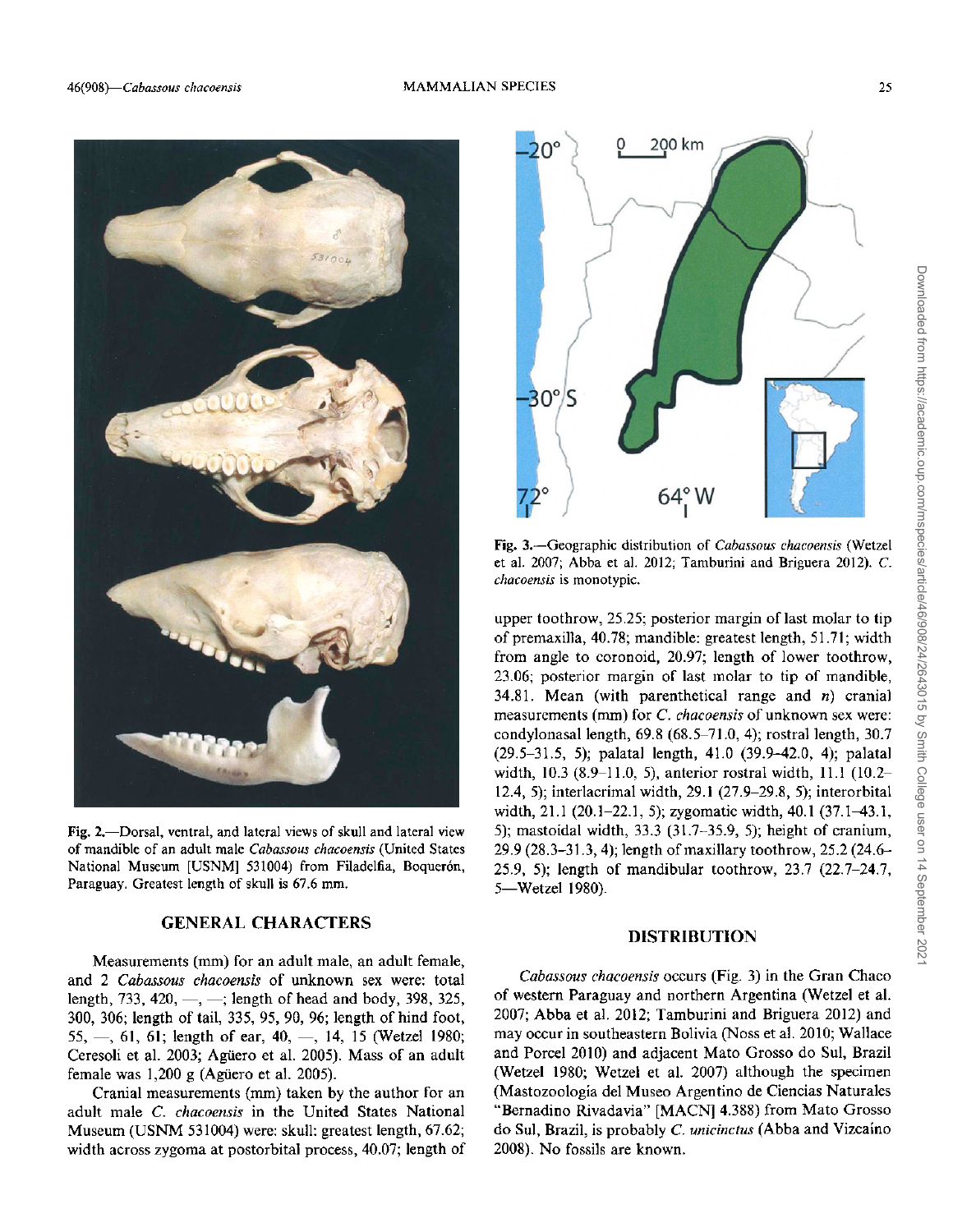#### FORM AND FUNCTION

*Cabassous chacoensis* has no incisors or canines and 8 or 9 upper and 8 lower uniform cheek teeth (1 specimen at the United States National Museum-Yepes 1935; Wetzel 1985). Limb measurements (mm) for 1 C. *chacoensis* were: humeral length, 46.7; proximal humeral length, 32.2; ulnar length, 48.4; olecranon length, 22.5; functional femoral length, 46.3; proximal femoral length, 26.5; leg length, 38.3; midleg width, 19.9 (Vizcaino and Milne 2002). On the forelimb the olecranon length is 87% of the functional length of ulna (Milne et al. 2009).

Oviducts are coiled, filiform, and measure 15 mm from the infundibulum to the uterine wall (Cetica et al. 2005). The uterus has a well-developed body and 2 small lateral horns, and measures 35 mm at its widest part and 45 mm in length (Cetica et al. 2005). The uterine endometrium is lined by simple cubic or columnar mucous epithelial cells with tubular glands (Cetica et al. 2005). In the lower portion of the genital tract, the cervix "leads to a tubular structure where the columnar epithelium changes abruptly to transitional epithelium ..., forming a urogenital sinus rather than a true vagina" (Cetica et al. 2005:60). This urogenital sinus is 18 mm in length (Cetica et al. 2005). The vulva is 10 mm in length (Cetica et al. 2005).

A pear-shaped, hemochorial placenta is present (Adamoli et al. 2001). The maternal face of the placenta is homogenously villosus except where the umbilical cord inserts (Adamoli et al. 2001).

#### ECOLOGY

*Cabassous chacoensis* has a higher probability of occurrence in the arid Chaco and lower probability of occurrence in the humid Chaco (Abba et al. 2012). Habitat is primarily open thorn forest or thorn scrub with porous nonclay soil (Meritt 2008). C. *chacoensis* feeds primarily on terrestrial ants and termites (Wetzel et al. 2007).

*Cabassous chacoensis* is nocturnal and fossorial (Meritt 2008). A grunting call has been heard (Wetzel 1982). Sightings are rare, but most often prior to thunderstorms (Smith 2012). Litter size for C. *chacoensis* is 1 (Adamoli et al. 2001; Meritt 2008).

#### **CONSERVATION**

*Cabassous chacoensis* is listed as "Near Threatened" by the International Union for Conservation of Nature and Natural Resources (Abba and Superina 2010; Superina and Abba 2010; Smith 2012). Major threats are anthropocentric, such as habitat degradation from agriculture as well as hunting and predation by dogs and local people (Abba and Superina 2010; Superina and Abba 2010). It is recorded from the following Argentinian parks: Parque Nacional Copo, Rio Pilcomayo, Formosa, and Talampaya (Abba and Superina 2010). A 30% reduction in population size is estimated from 2002 to 2012 (Smith 2012).

#### ACKNOWLEDGMENTS

J. Unger kindly provided the photograph of the animal. The skull plate was created by K. Geissler. J. Edwards and K. Geissler created the map. Funding was from the Blakeslee Grant for Genetics Research at Smith College.

#### LITERATURE CITED

- ABBA, A. M., AND M. SUPERINA. 2010. The 2009/2010 armadillo Red List Assessment. Edentata 11:135-184.
- ABBA, A. M., M. F. TOGNELLI, V. P. SEITZ, J. B. BENDER, AND S. F. VIZCAiNO. 2012. Distribution of extant xenarthrans (Mammalia: Xenarthra) in Argentina using species distribution models. Mammalia 76:123-136.
- ABBA, A. M., AND S. F. VIZCAiNO. 2008. Los xenartros (Mammalia: Xenarthra) del Museo Argentino de Ciencias Naturales Bernardino Rivadavia y del Museo de La Plata (Argentina). Contribuciones del Museo Argentino de Ciencias Naturales 4:5-37.
- ADAMOLI, V. C., P. D. CETICA, M. S. MERANI, AND A. J. SOLARI. 2001. Comparative morphologic placental types in Dasypodidae *(Chaetophractus villosus, Cabassous chacoensis, Tolypeutes matacus,* and *Dasypus hybridus).* Biocell 25:17-22.
- AGUERO, J. A., P. C. PAEZ, A. R. BAMBA, C. E. PELLEGRINI, T. G. ROGEL, AND E. M. VIRLANGA. 2005. Caracterizacion sexual y morfometrica de dasipodidos del Chaco arido riohano. Jornadas Argentinas de Mastozoologia, Adenda 20:31.
- BRAUN, J. K., AND M. A. MARES. 1995. The mammals of Argentina: an etymology. Mastozoologia Neotropical 2:172-206.
- CABRERA, A. 1957 [1958]. Catalogo de los mamiferos de America del Sur. Revista del Museo Argentino de Ciencias Naturales "Bernardino Rivadavia," Ciencias Zoologicas 4(1):1-308 [dated 1957 but published 1958; see notice on p. 308 of the publication].
- CERESOLI, N., G. TORRES JOMENEZ, AND E. FERNANDEZ DUQUE. 2003. Datos morfometricos de los armadillos del Complejo Ecologico Municipal de Sáenz Peña, Provincia del Chaco, Argentina. Edentata 5:35-37.
- CETICA, P. D., H. J. A. MARCOS, AND M. S. MERANI. 2005. Morphology of female genital tracts in Dasypodidae (Xenarthra, Mammalia): a comparative survey. Zoomorphology 124:57-65.
- GARDNER, A. L. 2005. Order Cingulata. Pp. 94-99 in Mammal species of the world: A taxonomic and geographic reference (D. E. Wilson, and D. M. Reeder, eds.). 3rd ed. Johns Hopkins University Press, Baltimore, Maryland.
- GOTCH, A. F. 1979. Mammals: their Latin names explained. Blandford Press, Poole, United Kingdom.
- LAHILLE, F. 1899. Ensayo sobre la distribucion geografica de los mamiferos en la Republica Argentina. Pp. 165-206 in Trabajos de la 2.a Seccion (Ciencias Fisico-Quimicas y Naturales) (C. Bery, M. B. Bahía, and R. B. Reyes, eds.). Primera reunión del Congreso Cientifico Latino Americano [1898], Vol. 3. Sociedad Cientifica Argentina, Buenos Aires, Argentina.
- McMURTRIE, H. 1831. The animal kingdom arranged in conformity with its organization, by the Baron Cuvier, perpetual secretary to the Royal Academy of Sciences, etc. etc. etc. The Crustacea, Arachnides and Insecta, by P. A. Latrielle, member of the Royal Academy of Sciences, etc. etc. etc. Translated from the French with notes and additions. Vol. 1. G. and C. and H. Carvill, New York.
- MERITT, D. A., JR. 2008. Xenarthrans of the Paraguayan Chaco. Pp. 294-299 in The biology of the Xenarthra (S. F. Vizcaino and W. J. Loughry, eds.). University Press of Florida, Gainesville.